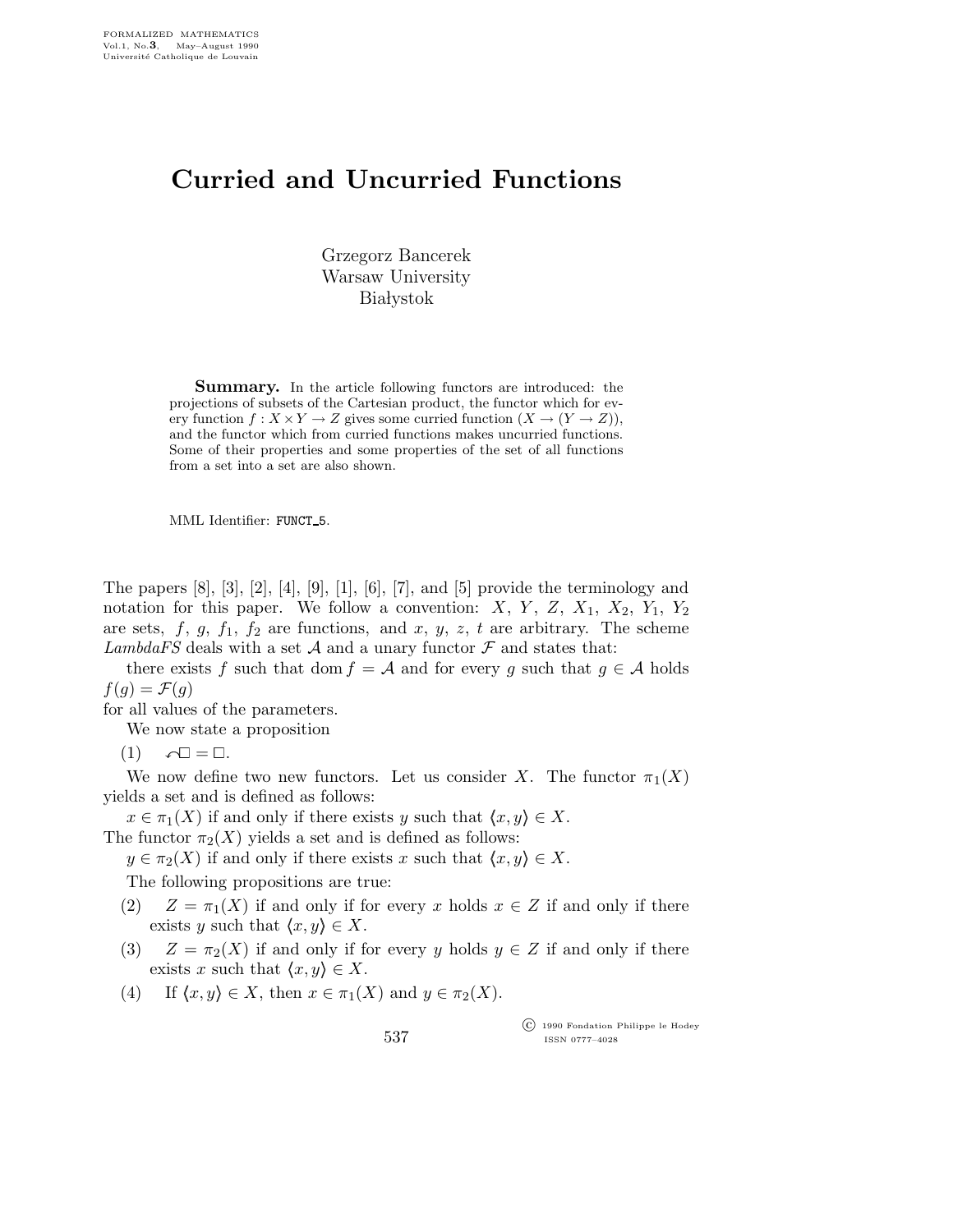- (5) If  $X \subseteq Y$ , then  $\pi_1(X) \subseteq \pi_1(Y)$  and  $\pi_2(X) \subseteq \pi_2(Y)$ .
- (6)  $\pi_1(X \cup Y) = \pi_1(X) \cup \pi_1(Y)$  and  $\pi_2(X \cup Y) = \pi_2(X) \cup \pi_2(Y)$ .
- (7)  $\pi_1(X \cap Y) \subseteq \pi_1(X) \cap \pi_1(Y)$  and  $\pi_2(X \cap Y) \subseteq \pi_2(X) \cap \pi_2(Y)$ .
- (8)  $\pi_1(X) \setminus \pi_1(Y) \subseteq \pi_1(X \setminus Y)$  and  $\pi_2(X) \setminus \pi_2(Y) \subseteq \pi_2(X \setminus Y)$ .
- (9)  $\pi_1(X) \pi_1(Y) \subseteq \pi_1(X-Y)$  and  $\pi_2(X) \pi_2(Y) \subseteq \pi_2(X-Y)$ .
- (10)  $\pi_1(\emptyset) = \emptyset$  and  $\pi_2(\emptyset) = \emptyset$ .
- (11) If  $Y \neq \emptyset$  or  $[X, Y] \neq \emptyset$  or  $[Y, X] \neq \emptyset$ , then  $\pi_1([X, Y]) = X$  and  $\pi_2([Y, X]) = X.$
- (12)  $\pi_1([X, Y]) \subseteq X$  and  $\pi_2([X, Y]) \subseteq Y$ .
- (13) If  $Z \subseteq [X, Y]$ , then  $\pi_1(Z) \subseteq X$  and  $\pi_2(Z) \subseteq Y$ .
- (14)  $\pi_1([X, \{x\}] = X \text{ and } \pi_2([X, X]) = X \text{ and } \pi_1([X, \{x, y\}]) = X$ and  $\pi_2([\{x,y\}, X]) = X$ .
- (15)  $\pi_1({\{\langle x,y\rangle\}}) = {x}$  and  $\pi_2({\{\langle x,y\rangle\}}) = {y}.$
- (16)  $\pi_1({\{(x, y), (z, t)\}}) = {x, z}$  and  $\pi_2({\{(x, y), (z, t)\}}) = {y, t}.$
- (17) If for no x, y holds  $\langle x, y \rangle \in X$ , then  $\pi_1(X) = \emptyset$  and  $\pi_2(X) = \emptyset$ .
- (18) If  $\pi_1(X) = \emptyset$  or  $\pi_2(X) = \emptyset$ , then for no x, y holds  $\langle x, y \rangle \in X$ .
- (19)  $\pi_1(X) = \emptyset$  if and only if  $\pi_2(X) = \emptyset$ .
- (20)  $\pi_1(\text{dom } f) = \pi_2(\text{dom}(\neg f))$  and  $\pi_2(\text{dom } f) = \pi_1(\text{dom}(\neg f)).$
- (21)  $\pi_1(\text{graph } f) = \text{dom } f \text{ and } \pi_2(\text{graph } f) = \text{rng } f.$

We now define two new functors. Let us consider  $f$ . The functor curry  $f$ yielding a function, is defined by:

(i) dom(curry  $f$ ) =  $\pi_1$ (dom f),

(ii) for every x such that  $x \in \pi_1(\text{dom } f)$  there exists g such that  $(\text{curr } f)(x) =$ g and dom  $g = \pi_2(\text{dom } f \cap [\{x\}, \pi_2(\text{dom } f)])$  and for every y such that  $y \in$ dom g holds  $g(y) = f(\langle x, y \rangle)$ .

The functor uncurry  $f$  yields a function and is defined as follows:

(i) for every t holds  $t \in \text{dom}(\text{uncarry } f)$  if and only if there exist x, g, y such that  $t = \langle x, y \rangle$  and  $x \in \text{dom } f$  and  $g = f(x)$  and  $y \in \text{dom } g$ ,

(ii) for all x, g such that  $x \in \text{dom}(\text{uncarry } f)$  and  $g = f(x_1)$  holds  $(\text{uncarry } f)(x) = g(x_2)$ .

We now define two new functors. Let us consider f. The functor curry' f yields a function and is defined as follows:

curry'  $f = \text{curry}(\nabla f)$ .

The functor uncurry'  $f$  yielding a function, is defined by:

uncurry'  $f = \bigcap_{i=1}^n f(i)$ .

The following propositions are true:

- (22) Let F be a function. Then  $F = \text{curry } f$  if and only if the following conditions are satisfied:
	- (i) dom  $F = \pi_1(\text{dom } f)$ ,
	- (ii) for every x such that  $x \in \pi_1(\text{dom } f)$  there exists q such that  $F(x) = q$ and dom  $g = \pi_2(\text{dom } f \cap [\{x\}, \pi_2(\text{dom } f)])$  and for every y such that  $y \in \text{dom } g \text{ holds } g(y) = f(\langle x, y \rangle).$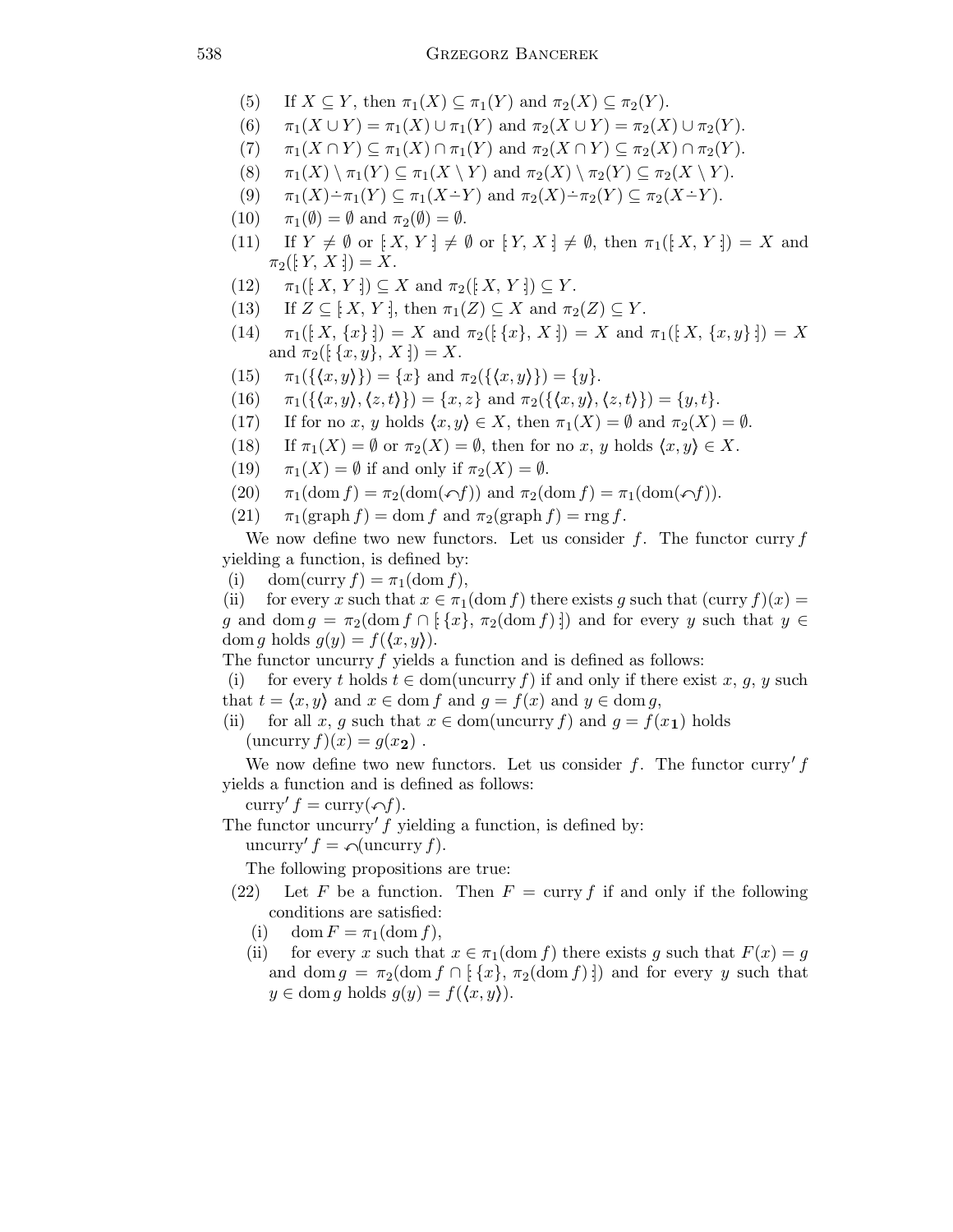- (23) curry'  $f = \text{curry}(\n\phi f)$ .
- (24) Let F be a function. Then  $F =$  uncurry f if and only if the following conditions are satisfied:
	- (i) for every t holds  $t \in \text{dom } F$  if and only if there exist x, q, y such that  $t = \langle x, y \rangle$  and  $x \in \text{dom } f$  and  $g = f(x)$  and  $y \in \text{dom } g$ ,
	- (ii) for all x, g such that  $x \in \text{dom } F$  and  $g = f(x_1)$  holds  $F(x) = g(x_2)$ .
- (25) uncurry'  $f = \bigcap_{\mathcal{A}} \text{uncurry } f$ .
- (26) If  $\langle x, y \rangle \in \text{dom } f$ , then  $x \in \text{dom}(\text{curr } f)$  and curry  $f(x)$  is a function.
- (27) If  $\langle x, y \rangle \in \text{dom } f$  and  $g = \text{curry } f(x)$ , then  $y \in \text{dom } g$  and  $g(y) =$  $f(\langle x, y \rangle).$
- (28) If  $\langle x, y \rangle \in \text{dom } f$ , then  $y \in \text{dom}(\text{curry}' f)$  and  $\text{curry}' f(y)$  is a function.
- (29) If  $\langle x, y \rangle \in \text{dom } f$  and  $g = \text{curry}' f(y)$ , then  $x \in \text{dom } g$  and  $g(x) =$  $f(\langle x, y \rangle).$
- (30) dom(curry'  $f$ ) =  $\pi_2$ (dom  $f$ ).
- (31) If  $[X, Y] \neq \emptyset$  and dom  $f = [X, Y]$ , then dom(curry  $f$ ) = X and  $dom(carry' f) = Y.$
- (32) If dom  $f \subseteq [X, Y]$ , then dom(curry  $f \subseteq X$  and dom(curry'  $f \subseteq Y$ .
- (33) If rng  $f \subseteq Y^X$ , then dom(uncurry  $f$ ) = [:dom f, X ] and  $dom(uncarry' f) = \frac{1}{2} X$ ,  $dom f$ :
- (34) If for no x, y holds  $\langle x, y \rangle \in \text{dom } f$ , then curry  $f = \Box$  and curry'  $f = \Box$ .
- (35) If for no x holds  $x \in \text{dom } f$  and  $f(x)$  is a function, then uncurry  $f = \Box$ and uncurry'  $f = \Box$ .
- (36) Suppose  $[X, Y] \neq \emptyset$  and dom  $f = [X, Y]$  and  $x \in X$ . Then there exists g such that curry  $f(x) = g$  and dom  $g = Y$  and rng  $g \subseteq \text{rng } f$  and for every y such that  $y \in Y$  holds  $g(y) = f(\langle x, y \rangle)$ .
- (37) If  $x \in \text{dom}(\text{curry } f)$ , then curry  $f(x)$  is a function.
- (38) Suppose  $x \in \text{dom}(\text{curry } f)$  and  $g = \text{curry } f(x)$ . Then
	- (i) dom  $g = \pi_2(\text{dom } f \cap [x], \pi_2(\text{dom } f);),$
	- (ii) dom  $g \subseteq \pi_2(\text{dom } f)$ ,
	- (iii)  $\text{rng } q \subseteq \text{rng } f,$
- (iv) for every y such that  $y \in \text{dom } g$  holds  $g(y) = f(\langle x, y \rangle)$  and  $\langle x, y \rangle \in$  $dom f.$
- (39) Suppose  $[X, Y] \neq \emptyset$  and dom  $f = [X, Y]$  and  $y \in Y$ . Then there exists g such that curry'  $f(y) = g$  and dom  $g = X$  and rng  $g \subseteq \text{rng } f$  and for every x such that  $x \in X$  holds  $g(x) = f(\langle x, y \rangle)$ .
- (40) If  $x \in \text{dom}(\text{curry'} f)$ , then curry'  $f(x)$  is a function.
- (41) Suppose  $x \in \text{dom}(\text{curry}' f)$  and  $g = \text{curry}' f(x)$ . Then
	- (i) dom  $g = \pi_1(\text{dom } f \cap [\pi_1(\text{dom } f), \{x\}]),$
	- (ii) dom  $g \subseteq \pi_1(\text{dom } f)$ ,
	- (iii)  $\text{rng } g \subseteq \text{rng } f,$
	- (iv) for every y such that  $y \in \text{dom } g$  holds  $g(y) = f(\langle y, x \rangle)$  and  $\langle y, x \rangle \in$  $dom f.$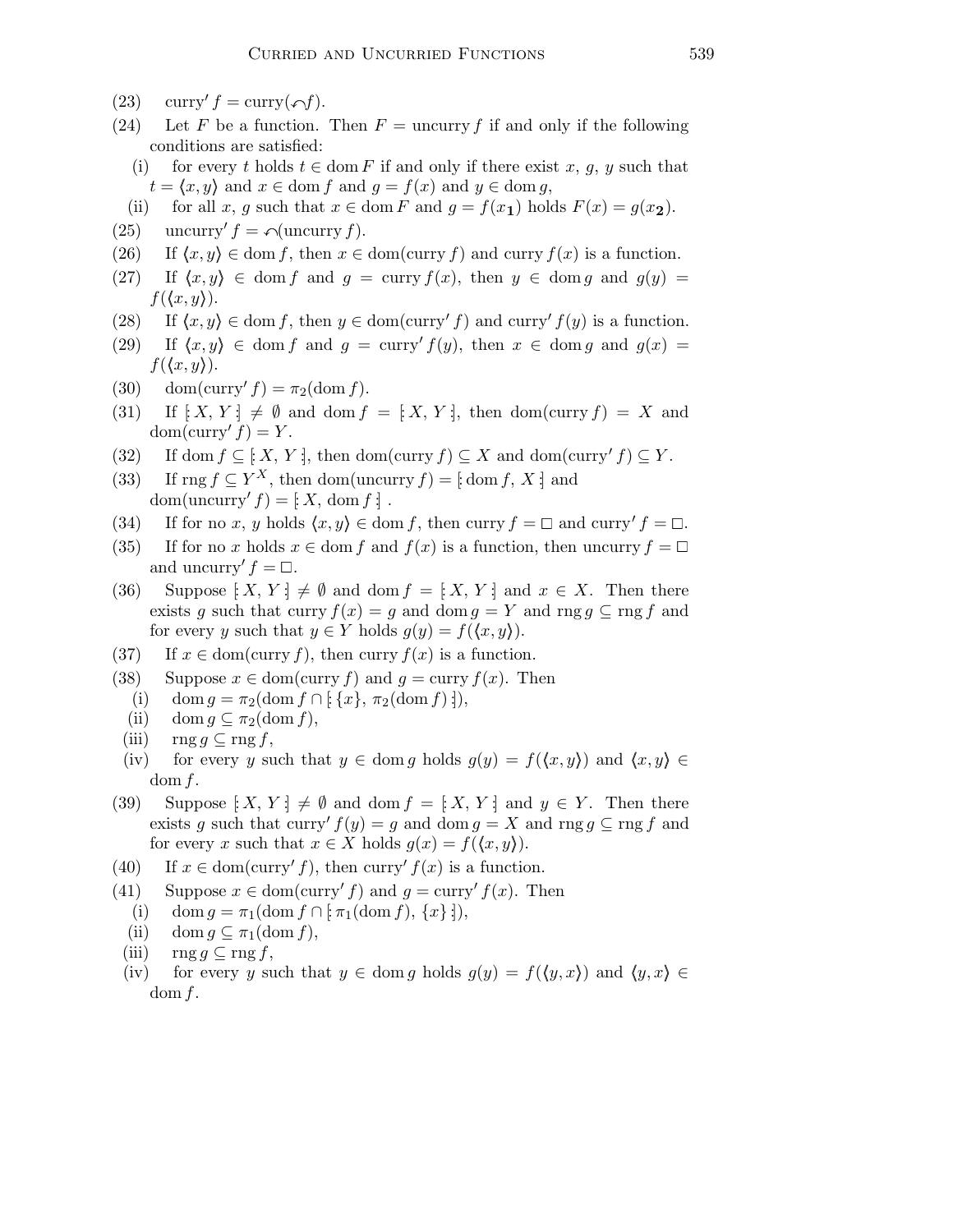- (42) If dom  $f = [X, Y]$ , then rng(curry  $f \subseteq (\text{rng } f)^Y$  and rng(curry'  $f \subseteq$  $(\text{rng } f)^X$ .
- (43) rng(curry  $f \subseteq \pi_2(\text{dom } f) \rightarrow \text{(rng } f)$  and rng(curry'  $f$ )  $\subseteq \pi_1(\text{dom } f) \rightarrow (\text{rng } f)$ .
- (44) If rng  $f \subseteq X \rightarrow Y$ , then dom(uncurry  $f \subseteq f$  dom  $f, X \neq$  and dom(uncurry'  $f$ )  $\subseteq$   $\vdots$   $X$ , dom  $f$   $\vdots$ .
- (45) If  $x \in \text{dom } f$  and  $g = f(x)$  and  $y \in \text{dom } g$ , then  $\langle x, y \rangle \in \text{dom}(\text{uncurry } f)$ and uncurry  $f(\langle x, y \rangle) = g(y)$  and  $g(y) \in \text{rng}(\text{uncurry } f)$ .
- (46) If  $x \in \text{dom } f$  and  $g = f(x)$  and  $y \in \text{dom } g$ , then  $\langle y, x \rangle \in \text{dom}(\text{uncurv}' f)$ and uncurry'  $f(\langle y, x \rangle) = g(y)$  and  $g(y) \in \text{rng}(\text{uncurry}' f)$ .
- (47) If rng  $f \subseteq X \rightarrow Y$ , then rng(uncurry  $f \subseteq Y$  and rng(uncurry'  $f \subseteq Y$ .
- (48) If  $\text{rng } f \subseteq Y^X$ , then  $\text{rng}(\text{uncurry } f) \subseteq Y$  and  $\text{rng}(\text{uncurry } f) \subseteq Y$ .
- (49) curry  $\Box = \Box$  and curry'  $\Box = \Box$ .
- (50) uncurry  $\square = \square$  and uncurry'  $\square = \square$ .
- (51) If dom  $f_1 = \{X, Y\}$  and dom  $f_2 = \{X, Y\}$  and curry  $f_1 = \text{curry } f_2$ , then  $f_1 = f_2$ .
- (52) If dom  $f_1 = [X, Y]$  and dom  $f_2 = [X, Y]$  and curry'  $f_1 = \text{curry}' f_2$ , then  $f_1 = f_2$ .
- (53) If  $\text{rng } f_1 \subseteq Y^X$  and  $\text{rng } f_2 \subseteq Y^X$  and  $X \neq \emptyset$  and uncurry  $f_1 =$ uncurry  $f_2$ , then  $f_1 = f_2$ .
- (54) If  $\text{rng } f_1 \subseteq Y^X$  and  $\text{rng } f_2 \subseteq Y^X$  and  $X \neq \emptyset$  and uncurry'  $f_1 =$ uncurry'  $f_2$ , then  $f_1 = f_2$ .
- (55) If  $\text{rng } f \subseteq Y^X$  and  $X \neq \emptyset$ , then curry(uncurry  $f$ ) = f and curry'(uncurry'  $f$ ) =  $f$ .
- (56) If dom  $f = [X, Y]$ , then uncurry(curry  $f$ ) = f and uncurry' $(\text{curry}' f) = f$ .
- (57) If dom  $f \subseteq [X, Y]$ , then uncurry(curry  $f$ ) = f and uncurry' $(\text{curry}' f) = f$ .
- (58) If  $\text{rng } f \subseteq X \rightarrow Y$  and  $\Box \notin \text{rng } f$ , then curry(uncurry  $f$ ) = f and curry'(uncurry'  $f$ ) =  $f$ .
- (59) If dom  $f_1 \subseteq [X, Y]$  and dom  $f_2 \subseteq [X, Y]$  and curry  $f_1 = \text{curry } f_2$ , then  $f_1 = f_2$ .
- (60) If dom  $f_1 \subseteq [X, Y]$  and dom  $f_2 \subseteq [X, Y]$  and curry'  $f_1 = \text{curry}' f_2$ , then  $f_1 = f_2$ .
- (61) If  $\text{rng } f_1 \subseteq X \rightarrow Y$  and  $\text{rng } f_2 \subseteq X \rightarrow Y$  and  $\Box \notin \text{rng } f_1$  and  $\Box \notin \text{rng } f_2$ and uncurry  $f_1$  = uncurry  $f_2$ , then  $f_1 = f_2$ .
- (62) If  $\text{rng } f_1 \subseteq X \rightarrow Y$  and  $\text{rng } f_2 \subseteq X \rightarrow Y$  and  $\Box \notin \text{rng } f_1$  and  $\Box \notin \text{rng } f_2$ and uncurry'  $f_1 =$  uncurry'  $f_2$ , then  $f_1 = f_2$ .
- (63) If  $X \subseteq Y$ , then  $X^Z \subseteq Y^Z$ .
- $(64)$   $X^{\emptyset} = {\square}.$
- (65)  $X \approx X^{\{x\}}$  and  $\overline{\overline{X}} = \overline{\overline{X^{\{x\}}}}$ .